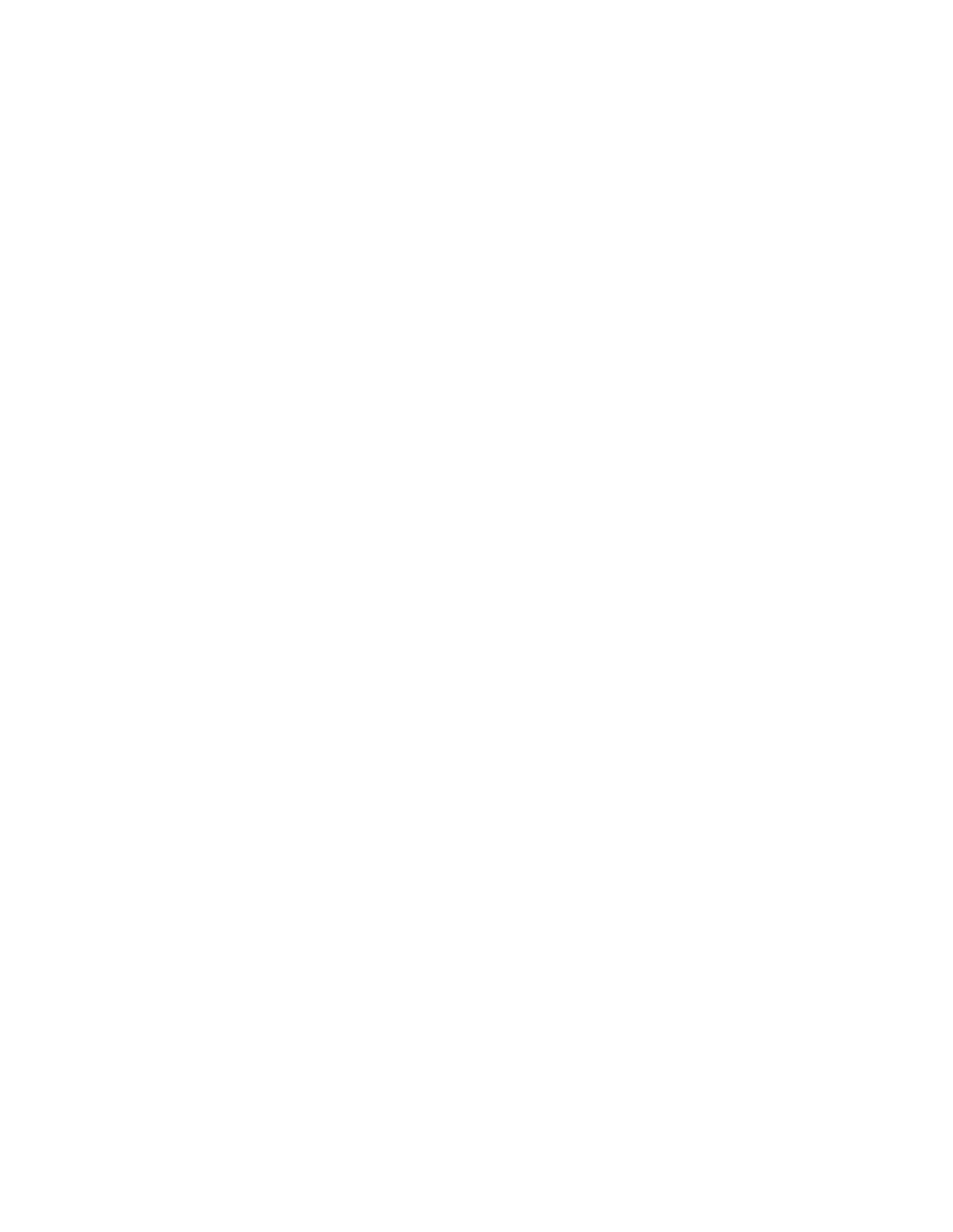

### CRIT LUALLEN AUDITOR OF PUBLIC ACCOUNTS

Independent Accountant's Report

John R. Farris, Secretary, Finance and Administration Cabinet The Honorable Ronald Moses Whitley County Property Valuation Administrator Williamsburg, Kentucky 40769

We have performed the procedures enumerated below, which were agreed to by the Whitley County Property Valuation Administrator (PVA), solely to assist you with the accountability for statutory contribution receipts and disbursements, including capital outlay disbursements, city government receipts, recordkeeping, and leases and contracts for period July 1, 2004 through June 30, 2005. This engagement to apply agreed-upon procedures was performed in accordance with attestation standards established by the American Institute of Certified Public Accountants. The sufficiency of the procedures is solely the responsibility of the Whitley County PVA. Consequently, we make no representation regarding the sufficiency of the procedures described below either for the purpose for which this report has been requested or for any other purpose.

Our procedures and findings are as follows:

1. Procedure -

Determine if the PVA has a receipts ledger, a disbursements ledger, and reconciles bank records to books each month. Re-perform the year-end bank reconciliation (June 30, 2005), to determine if amounts are accurate.

Finding -

Auditor determined the PVA has a receipts and a disbursements ledger. Annual reconciliations are prepared in the check register but do not agree to book balance. We recommend the PVA reconcile bank records to the book balance each month.

*PVA's Response -* 

*Have employed new bookkeeping methods that are reconciled each month.*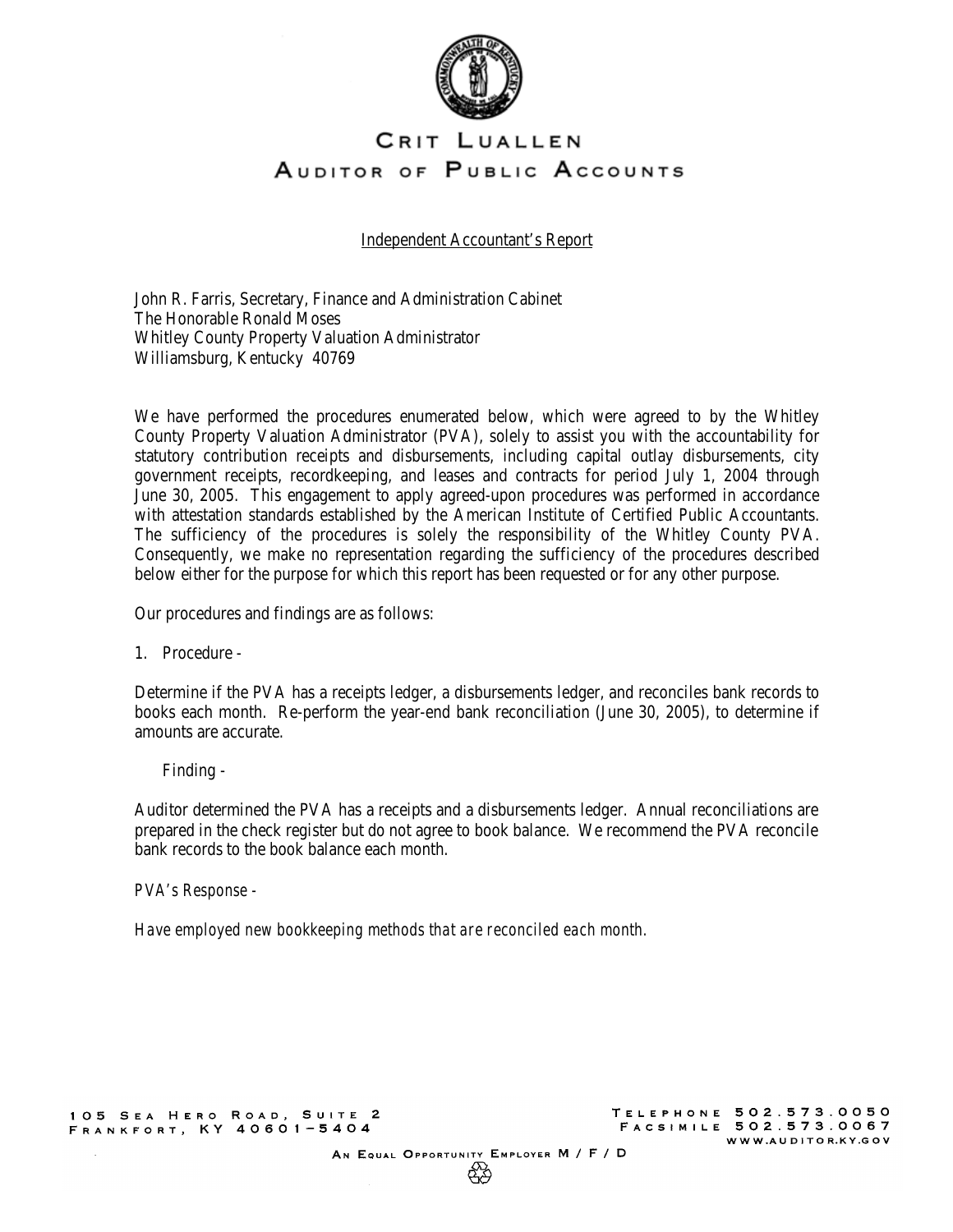2. Procedure -

Compare recorded city receipts to confirmed payment amounts obtained from city governments. Also review the list of city receipts for completeness.

Finding -

Auditor confirmed that two of the three recorded city receipts were complete and agreed to the amount paid from city governments. However, one receipt totaling \$261 was not deposited into the official PVA account. This city payment was deposited into another account titled "Ronnie Moses, PVA" that was used also for personal business. On April 12, 2006, the PVA transferred the \$261 from the separate bank account to the official PVA account.

*PVA's Response -* 

*Was deposited (A.S.A.P.) as soon as mistake was discovered.* 

3. Procedure -

Compare the budgeted statutory contribution by fiscal court to the legally required amounts calculated by the Department of Revenue. Trace the fiscal court payments from the fiscal court statutory contribution budget account to the PVA's local bank account.

Finding -

The budgeted statutory contribution made by the fiscal court agrees to the legally required amounts calculated by the Department of Revenue and traces from the Fiscal Court/KY State Treasurer to the PVA's local bank account. However, the fiscal court did not distribute payment to the PVA until after the end of the fiscal year.

*PVA's Response -* 

*Fiscal Court has made steps to correct this problem.* 

4. Procedure -

Judgmentally select 15 disbursements from PVA records and agree amounts to cancelled checks, paid invoices or other supporting documentation. Determine if the expenditure is for official business. Review all credit card statements (if any) to determine if expenditures are for official business.

Finding -

Twelve disbursements from PVA records agreed to the cancelled checks, paid invoices or other supporting documentation and appear to be for official business. Three disbursements and all credit card statements lacked supporting documentation. Therefore, we expanded our sample and found four disbursements were for advertisements that were not for educational purposes; one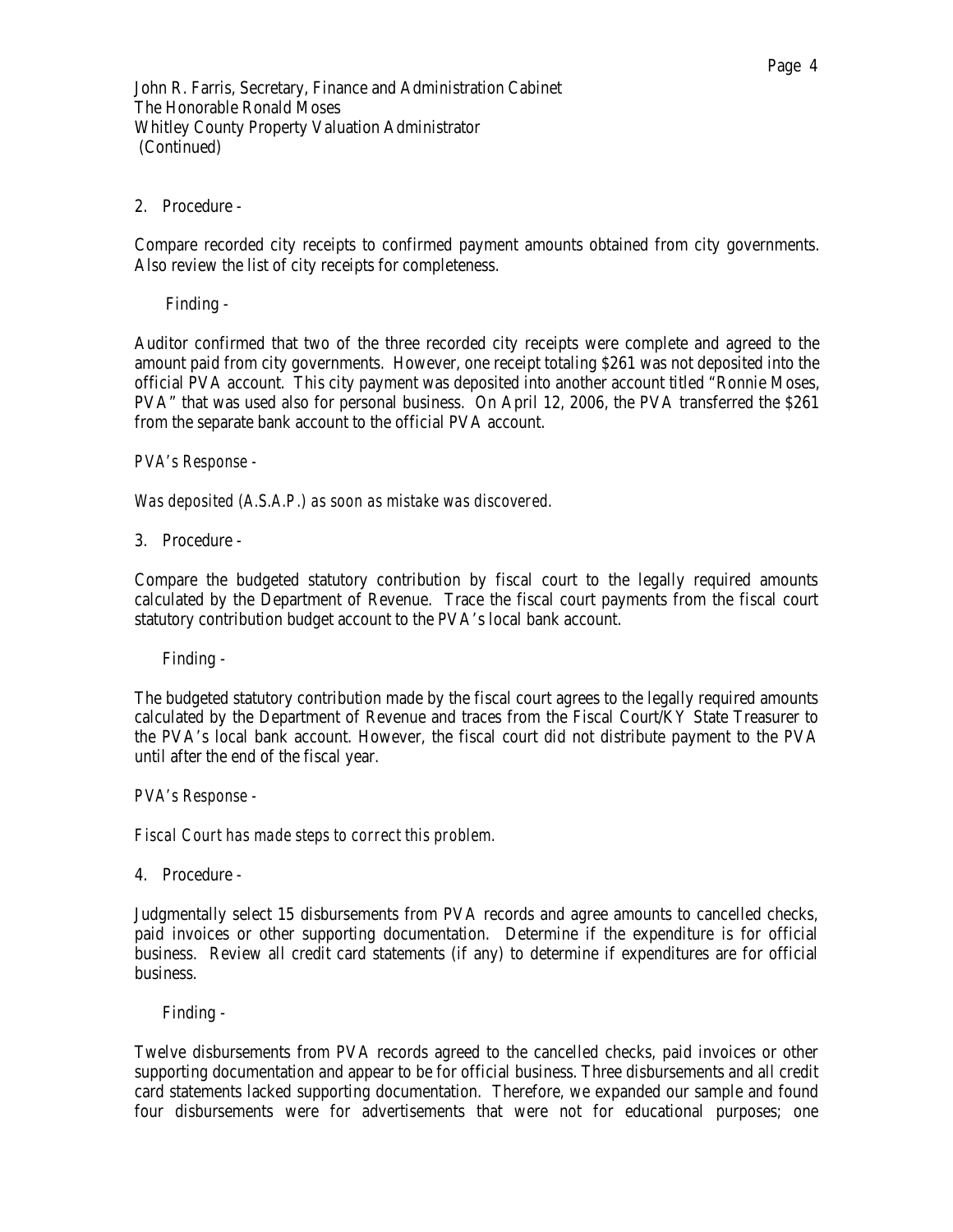### 4. Finding - (Continued)

expenditure was for calendars that was not for educational purposes; one expenditure was for a wall street journal newspaper subscription; one expenditure was for repairs on the PVA's personal vehicle and all of the gas credit card charges lacked supporting documentation. We recommend that the PVA maintain supporting documentation for all expenditures and that all supporting documentation for credit card charges be signed by the user. In addition, we recommend that expenditures made for the PVA account be for official business.

*PVA's Response -* 

*Have employed new bookeeping procedures that will correct this problem.* 

5. Procedure -

Compare capital outlay disbursements with cancelled checks, supporting documentation, and proper purchasing procedures. Verify the location of newly acquired assets. Determine if Assets were added to the PVA's Capital Asset Inventory List.

Finding -

PVA did not have any capital expenditures for the fiscal year ended June 30, 2005. No new assets were added to the Capital Asset Inventory List.

6. Procedure -

Scan vehicle lease agreements, personal service contracts, and professional service contracts for cost schedules and compare to actual payments. Determine if services received were appropriate, for official business, and properly authorized.

Finding -

Auditor scanned vehicle lease agreement, copier lease agreement and computer lease agreement for cost schedules and compared to actual payments. The computer and copier lease agreement were in the name of the Whitley PVA and appeared to be for official business and properly authorized. The vehicle lease agreement listed Ronnie Moses and Shelleigh Moses as the lessee rather than Ronnie Moses, PVA. In addition, the lease stated the vehicle use was personal. We recommend that the lease agreements that will be paid from the official account be in the name of the PVA office.

*PVA's Response -* 

*This was the only way they would, will not lease again unless lessor will lease this way.*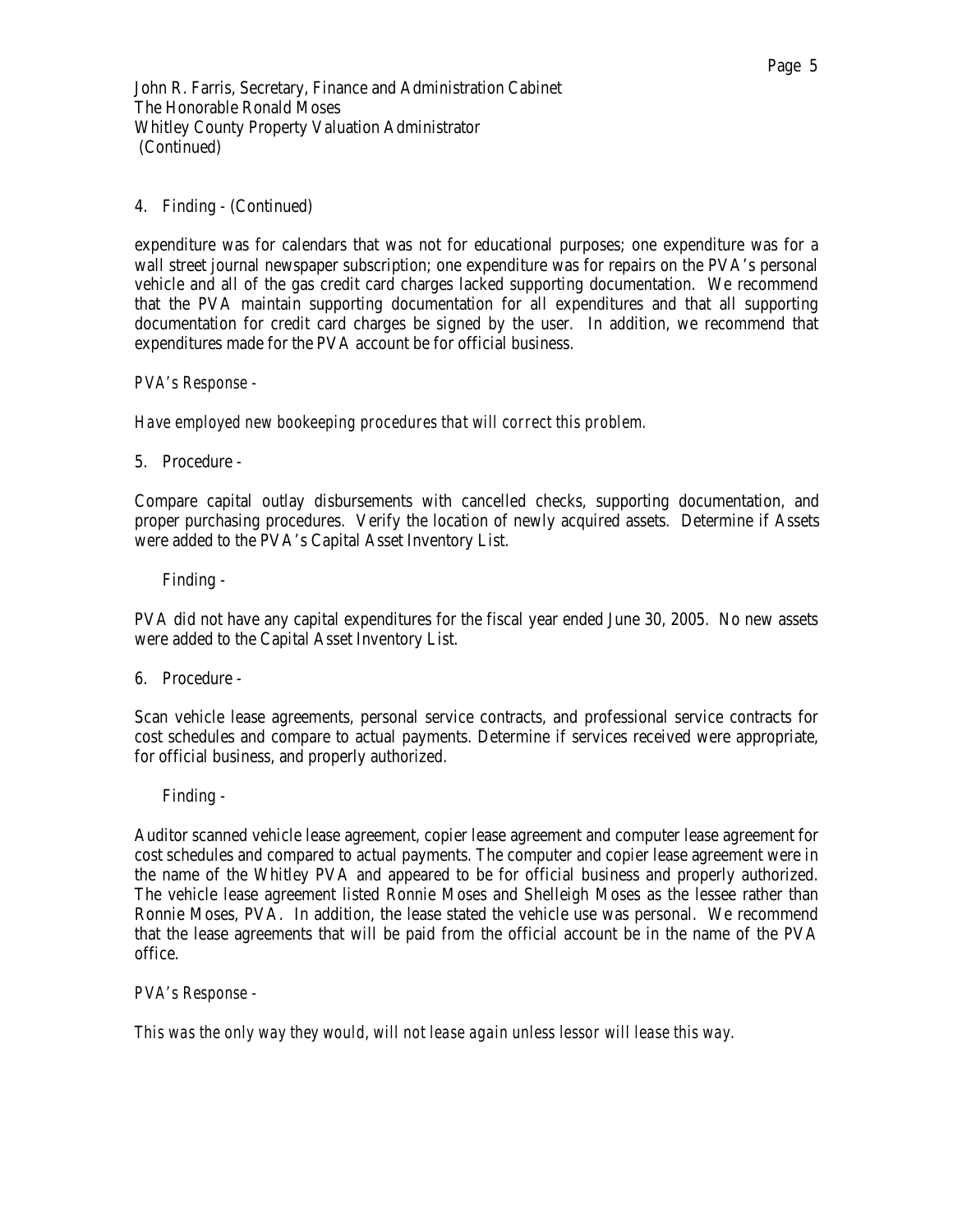### 7. Procedure -

Compare PVA's final budget to actual expenditures to determine if PVA overspent in any account series.

Finding -

The PVA's actual expenditures did not exceed the final budgeted amounts for any account series. However, we noted the following relating to fiscal court mapping payments:

During fiscal year ended June 30, 2005, the PVA deposited \$6,831 of 911 fiscal court mapping payments which Department of Revenue has determined to be official funds, into a separate bank account titled Ronnie Moses, PVA. This separate bank account was also used for PVA's personal business transactions. This separate bank account came to the auditor's attention as the result of a city payment that was deposited into this account rather than the PVA's official operating account. As part of the agreed upon procedures, we confirmed payment amounts from city governments. We were unable to trace a city payment in the amount of \$261 to the PVA's official operating bank account. Therefore, we performed additional procedures and discovered the \$261 city payment; monthly fiscal court payments of \$569 for performing 911 addressing and personal funds had been deposited into a separate bank account titled Ronnie Moses, PVA. In addition, the monthly fiscal court payments totaling \$6,831 for fiscal year ended June 30, 2005 were not accounted for in the PVA's budget as other fund sources. Monies received from the fiscal court are official funds and should be deposited into an official PVA bank account to be used for operations of the PVA office. We recommend that the PVA immediately discontinue the practice of commingling public and personal funds; deposit all fiscal court funds into the official PVA account and account for all fiscal court receipts in the PVA annual budget.

*PVA's Response -* 

*PVA no longer receives any compensation for 911, but continues to do 911 for free (no compensation).* 

8. Procedure -

Determine whether collateral is necessary for the PVA's funds. If necessary determine if the PVA was sufficiently collateralized for the year and if a collateral agreement exists.

Finding -

It was determined that collateral is not necessary for the PVA's funds; therefore, no collateral agreement is necessary.